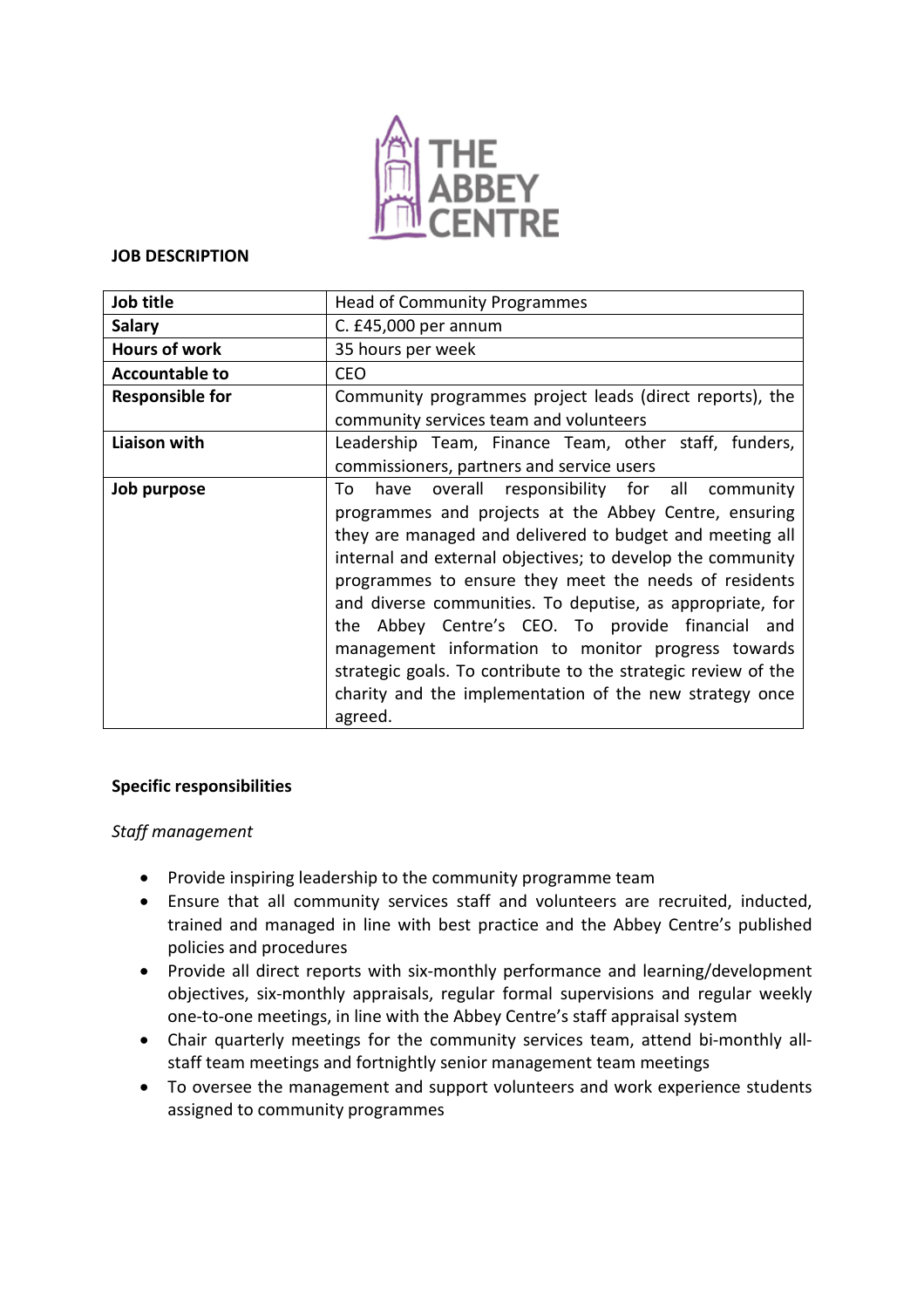# *Finance*

- Create and monitor, on a monthly basis, a detailed budget for each community programme, providing information to the Head of Finance in a timely fashion for the production of monthly management accounts
- Review the monthly management accounts to identify variances to the budget with an explanation for each programme, and for the community programmes in general
- Raise obvious discrepancies and variances as soon as they become apparent
- Assist the Head of Finance and Business with reconciling cost recoveries from restricted income on a monthly basis and at year-end
- Ensure all projects are managed and delivered on a "full cost recovery" basis, so that all management, staff and overhead costs are included  $-$  at the fund raising, inception and delivery phases
- Provide financial information to the Head of Finance to assist with the production of the annual budget

# *Community Programme Management*

- Continually review the overall community programme at the Abbey Centre to ensure it meets the needs of the diverse communities of south Westminster, in line with the organisation's charitable objects
- Ensure there are regular needs assessments of both users and the local community
- Work with partners and stakeholders to ensure the Abbey Centre remains up to date with developments in the local and wider community sector, and informed about changing community needs
- Develop and maintain partnerships with appropriate voluntary and statutory organisations and service providers to improve the Abbey Centre's community programme, through co-delivery, integration of services or hosting third party services, where appropriate
- With the CEO, review and determine the priority needs for funding and then:
	- o Take a lead on identify funding to support existing programmes and new ones that will meet identified needs
	- $\circ$  Develop and submit tenders for commissioned services to fund community activities at the Abbey Centre, seeking input from the CEO where appropriate
	- o Assist the CEO with the development and submission of funding applications to trusts and foundations
- Ensure each programme has a project plan and is monitored in-line with funding agreements ensuring KPIs are monitored and reported on in a timely fashion, and all reports are submitted ahead of deadline
- Provide evidence of programme outputs and outcomes and review service delivery in light of these
- Oversee community programme staff in:
	- o Ensuring all relevant information is recorded in the Abbey Centre's CRM system, Upshot
	- o Regularly seeking the feedback and views of service users
	- $\circ$  Ensuring that all programmes, services and activities comply with the Abbey Centre's published health and safety, safeguarding, equalities and other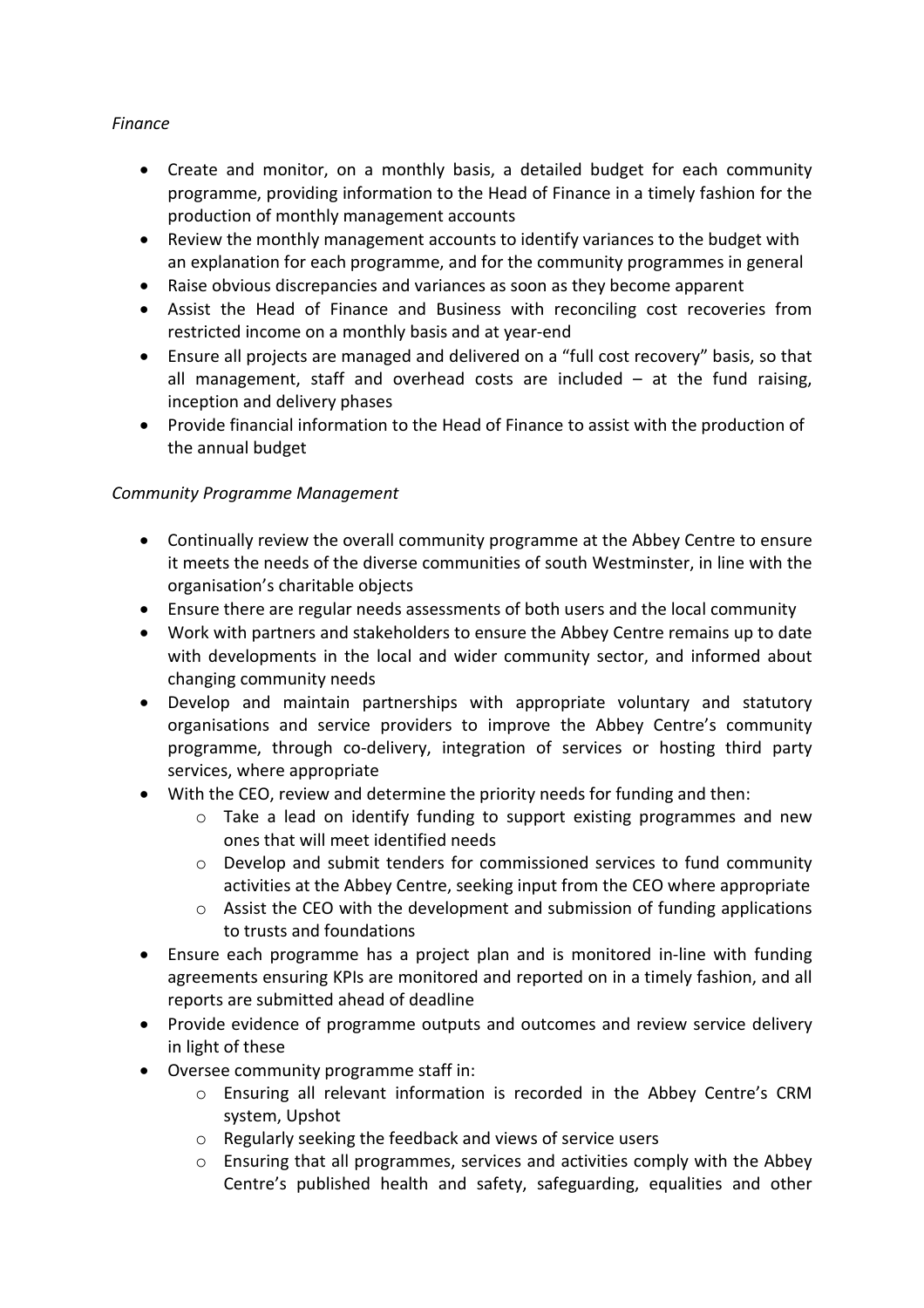relevant policies and procedures and current legislation (in particular, ensuring that there are up-to-date risk assessments in place for all activities)

## *Supporting the CEO*

- Act as an ambassador for the work of the Abbey Centre and champion its charity objects
- To support the CEO and Leadership Team prepare regular updates and reports to the Board of Trustees and external agencies as required attending meetings as required
- To support, attend and, at times, lead regular staff and Leadership Team meetings
- Anticipate the CEO's reporting requirements, to the Board of Trustees and external agencies, through the regular provision of financial and programme monitoring information; or respond to requests for reporting information
- Actively promote the Abbey Centre's policy and procedures, particularly but not limited to – safeguarding, equal opportunities, health and safety and data protection, always leading by example
- Be in a position to provide cover for the CEO in the event of his unexpected absence with a minimum of disruption to the organisation's operations, including, but not limited to:
	- o Attending Trustee meetings and fulfilling governance requirements
	- o Attending external meetings with community organisations, partners, commissioners, funders and others as appropriate
	- o Ensuring the financial sustainability of the charity over a limited period of time
	- o Ensuring staff are managed in line with the charity's policies and procedures
	- o Ensuring all contractual obligations are met

### *Strategy development*

Play an integral role in the development and implementation of the Abbey Centre's new strategy by working closely with the CEO and Board of Trustees in developing the community programme to respond to the findings of the 2022 needs assessment; and by working with the CEO in developing a fundraising strategy for the delivery of existing and new services.

The list of responsibilities in this job description may change from time to time after consultation with the post holder. Other duties may be required of the post holder from time to time.

### *Benefits*

Subsidised lunch, interest-free season ticket loan, 23 days annual leave (plus public and statutory holidays), and contributions of 6% of salary into stakeholder pension scheme.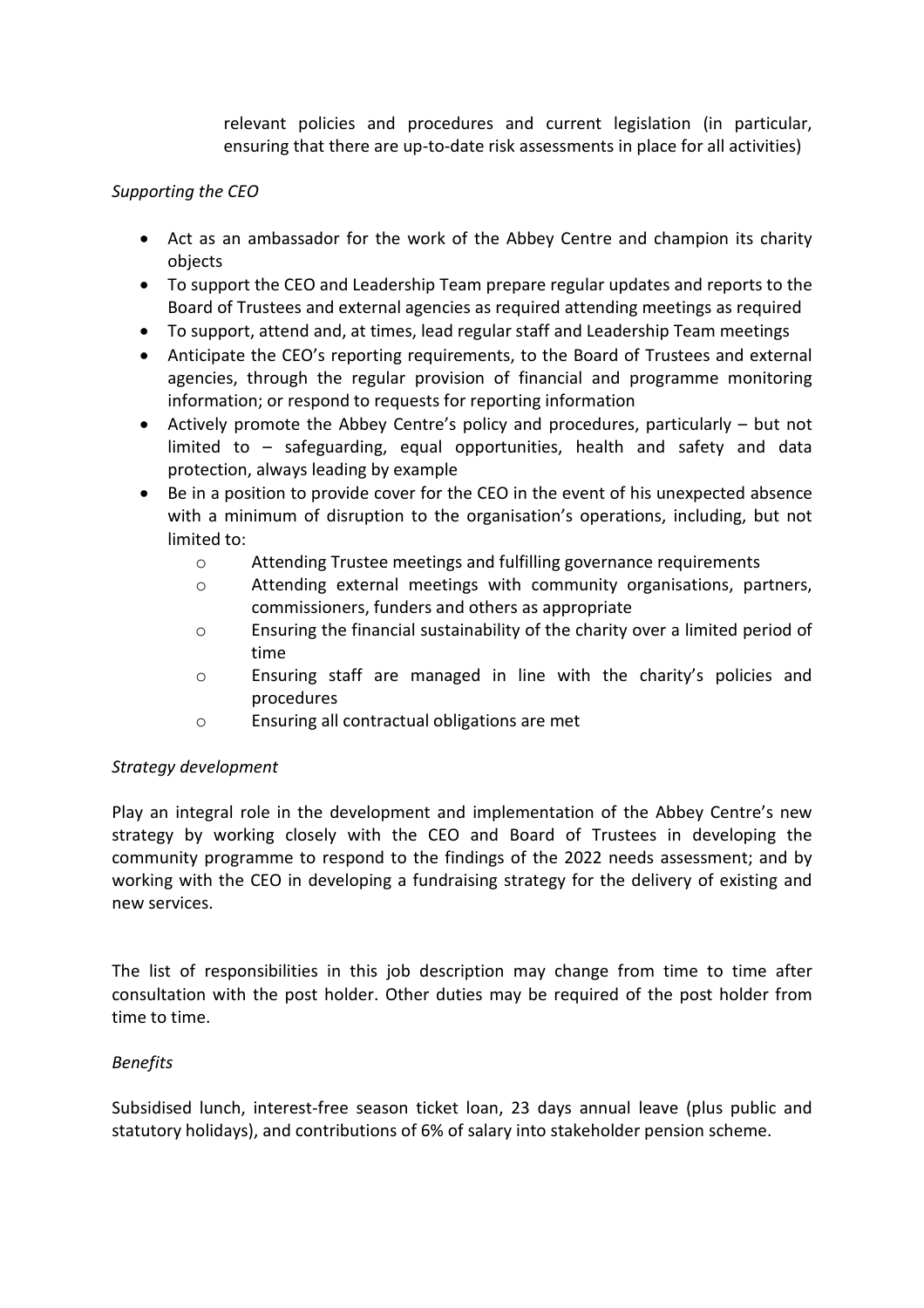## **Person specification**

A minimum of three years' experience in a similar role within the voluntary and/or community sector, to include:

- Planning, developing and managing community programmes and services to meet identified and evidenced needs, including assessing needs and consulting with diverse and deprived communities
- Working with diverse, disadvantaged and marginalised groups and communities
- Managing, motivating and developing staff
- Contributing to organisational strategic planning
- Partnership working with organisations from both the voluntary and public sector
- Developing and managing financial planning and budget monitoring systems
- Developing and submitting funding proposals (grants and contracts)
- Producing monitoring and evaluation reports for a range of funders/commissioners and presenting these internally at board level

### *Skills and competencies*

- Ability to lead and inspire a staff team and work with other staff members, supporters, volunteers, service users and suppliers and relate to them in a sensitive and professional way consistent with equalities principles
- Ability to identify and meet the training and development needs of direct reports
- Ability to develop, adhere to and optimise use of corporate policies, procedures and systems
- Understanding and commitment to delivering excellent customer care in a service environment
- A good team player with a flexible attitude and proven ability to work in a team
- Excellent written skills, including the ability to write articulate and persuasive reports and proposals
- Excellent oral communication skills with the ability to communicate effectively at all levels
- Excellent project management skills, ideally with evidence of professional development in this area
- Financially literate with a sound understanding of budget setting and management, and cash flow forecasting
- Independent and able to organise own workload and to work without supervision for periods of time
- Able to determine own work priorities, yet with sound judgement about when to seek input from line manager
- Able to anticipate organisational and staff needs and important issues before they become problematic
- Excellent IT skills and experience of the Microsoft suite of office software (competent in the use of Excel is essential)
- Accurate, efficiency and able to prioritise and manage own time effectively